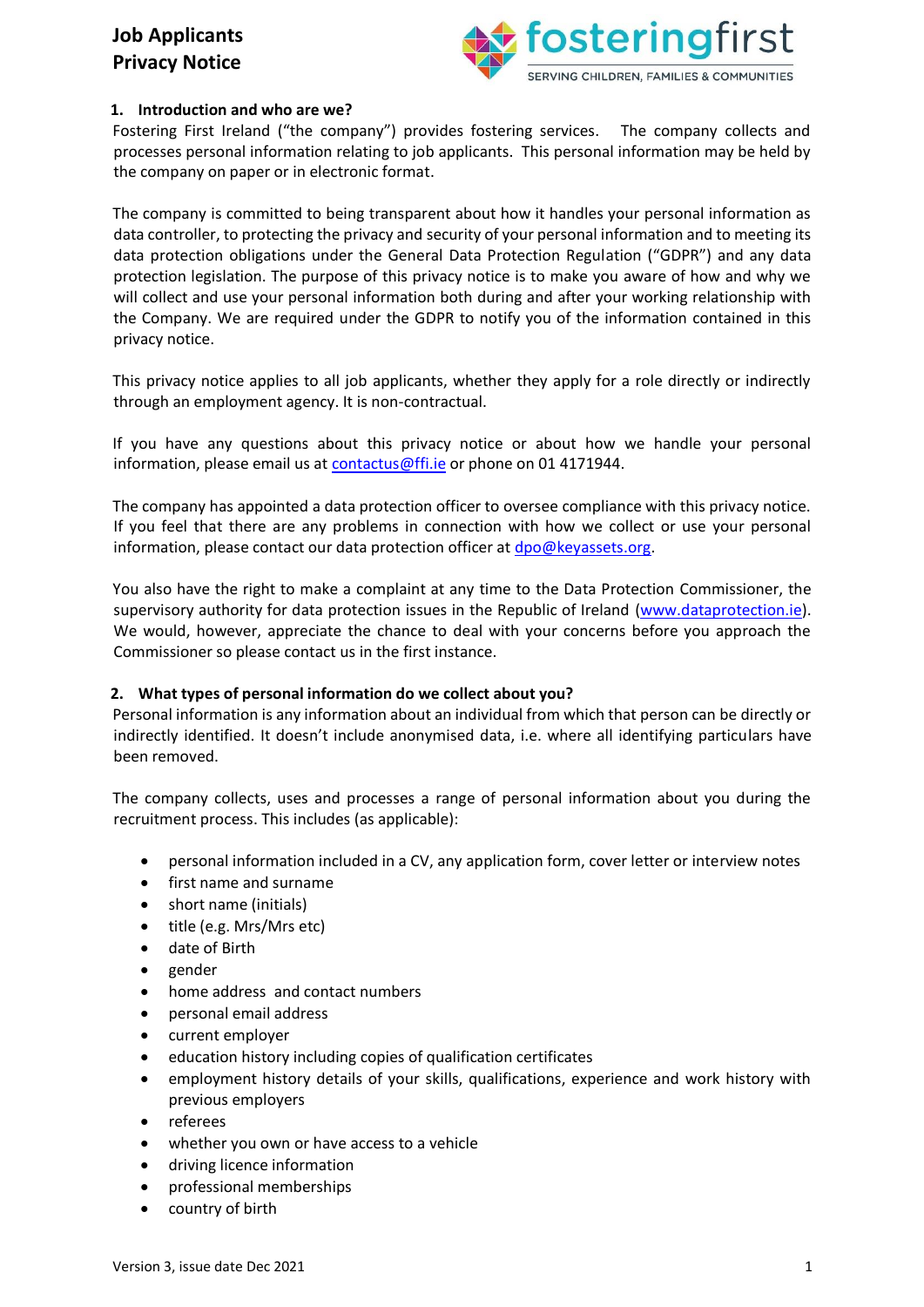

- information about your right to work in the Republic of Ireland and copies of proof of right to work documentation
- information about your current salary level
- details of previous or current safeguarding allegations/investigations
- other background check documentation

The company may also collect, use and process the following special categories of your personal information during the recruitment process (as applicable):

- whether or not you have a disability
- information about your racial or ethnic origin, religious or philosophical beliefs and sexual orientation
- marital or civil partnership status
- information about criminal convictions and offences
- age categories
- other types of personal information relevant to your application.

If you decide to submit other personal information (in addition to the above) during the recruitment process, we will store this (subject to retention, see below).

#### **3. How do we collect your personal information?**

The company collects personal information about you during the recruitment process either directly from you or sometimes from a third party such as an employment agency. If your recruitment process involves a psychometric test (which involves an external provider), the company will provide the provider with your name, age range, gender, qualification level and personal email address.

You are under no statutory or contractual obligation to provide personal information to the company during the recruitment process.

Your personal information may be stored in different places, including our recruitment system, in the Company's HR management system and in other IT systems, such as the email system.

#### **4. Why and how do we use your personal information?**

We will only use your personal information when the law allows us to. These are known as the legal bases for processing. We will use your personal information in one or more of the following circumstances:

- where we need to do so to take steps at your request prior to entering into a contract with you, or to enter into a contract with you
- where we need to comply with a legal obligation
- where it is necessary for our legitimate interests (or those of a third party), and your interests or your fundamental rights and freedoms do not override our interests.

We need all the types of personal information listed under "What types of personal information do we collect about you?" primarily to enable us to take steps at your request to enter into a contract with you, and to enable us to comply with our legal obligations. In some cases, we may also use your personal information where it is necessary to pursue our legitimate interests (or those of a third party), provided that your interests or your fundamental rights and freedoms do not override our interests. Our legitimate interests include: pursuing our business by employing employees, workers and contractors; managing the recruitment process; conducting due diligence on prospective staff and performing effective internal administration.

The purposes for which we are processing, or will process, your personal information are to:

- manage the recruitment process and assess your suitability for employment or engagement
- decide to whom to offer a job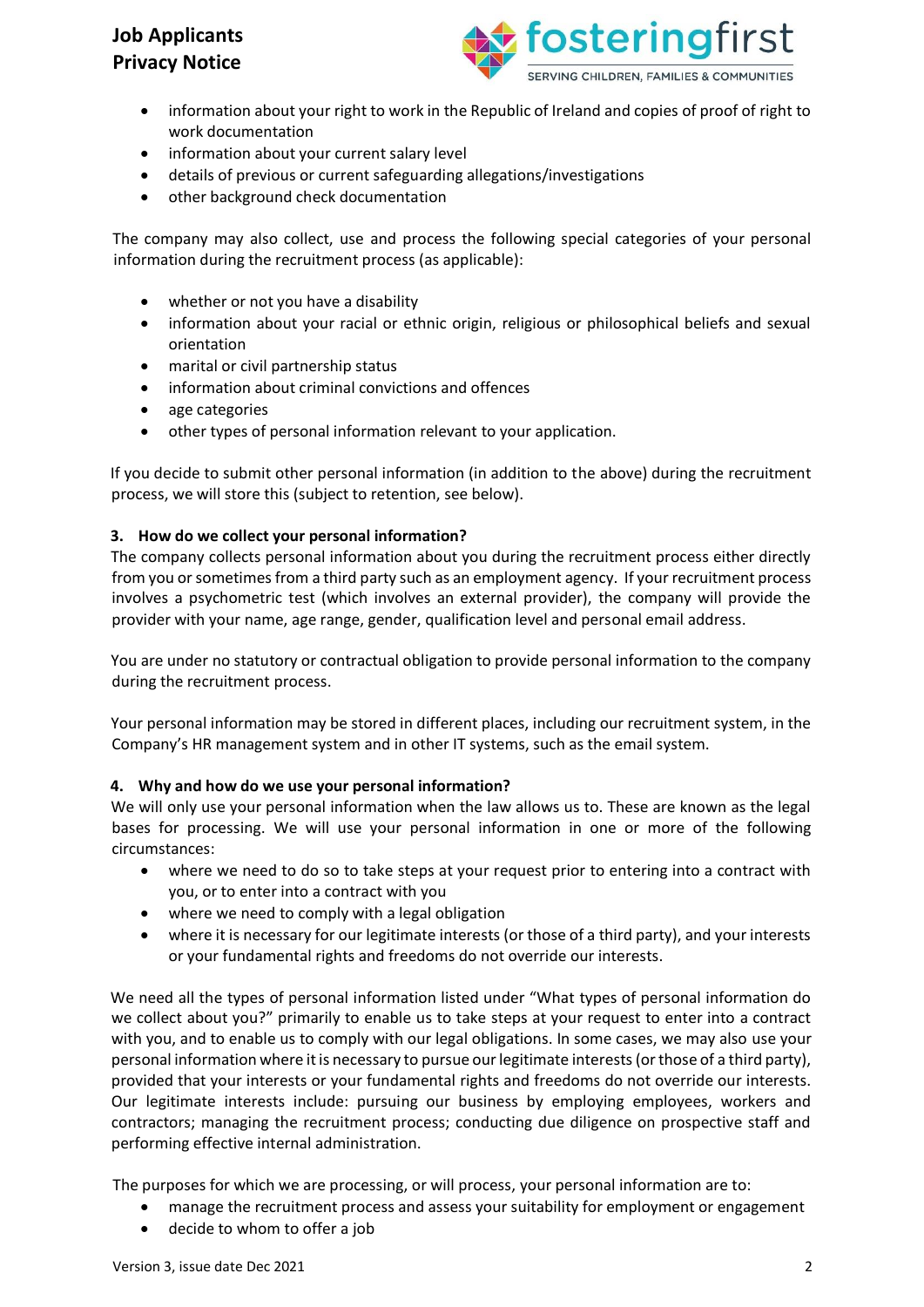

- comply with statutory and/or regulatory requirements and obligations, e.g. safeguarding and checking your right to work in the Republic of Ireland
- comply with the duty to make reasonable adjustments for disabled job applicants and with other disability discrimination obligations
- ensure compliance with your statutory rights
- ensure effective HR and business administration
- monitor equal opportunities
- enable us to establish, exercise or defend possible legal claims.

Please note that we may process your personal information without your consent, in compliance with these rules, where this is required or permitted by law.

### **5. What types of special personal information do we collect about you?**

There are also "special categories" of personal information, and personal information on criminal convictions and offences and on your health, which require a higher level of protection because it is of a more sensitive nature. The special categories of personal information comprise information about an individual's racial or ethnic origin, political opinions, religious or philosophical beliefs, trade union membership, health, sex life or sexual orientation, genetic and biometric data, health information and information about criminal convictions and offences. We will only collect and use your sensitive personal information when the law allows us to.

### **6. Why and how do we use your sensitive personal information?**

Some special categories of personal information, i.e. information about your health, and information about criminal convictions and offences, is processed so that we can perform or exercise our obligations or rights under safeguarding and also employment law (for example, to implement any reasonable adjustments in your working arrangements) and in line with our data protection policy.

The purposes for which we are processing, or will process, health information and information about any criminal convictions and offences, are to:

- assess your suitability for employment or engagement (not applicable to health information)
- comply with statutory and/or regulatory requirements and obligations, e.g. safeguarding and carrying out criminal record checks
- comply with the duty to make reasonable adjustments for disabled job applicants and with other disability discrimination obligations
- comply with certain disability schemes which for example, guarantee disabled applicants an interview, under certain conditions
- ensure compliance with your statutory rights
- ensure effective HR and business administration
- monitor equal opportunities.

Where the company processes other special categories of personal information, i.e. information about your racial or ethnic origin, religious or philosophical beliefs and sexual orientation, this is done only for the purpose of equal opportunities monitoring in recruitment and in line with our data protection policy. Personal information that the company uses for these purposes is collected with your explicit written consent, which can be withdrawn at any time. It is entirely your choice whether to provide such personal information.

We may also occasionally use your special categories of personal information, and information about any criminal convictions and offences, where it is needed for the establishment, exercise or defence of legal claims.

If you decide to submit other sensitive personal information (in addition to the above) during the recruitment process, we will store this (subject to retention, see below).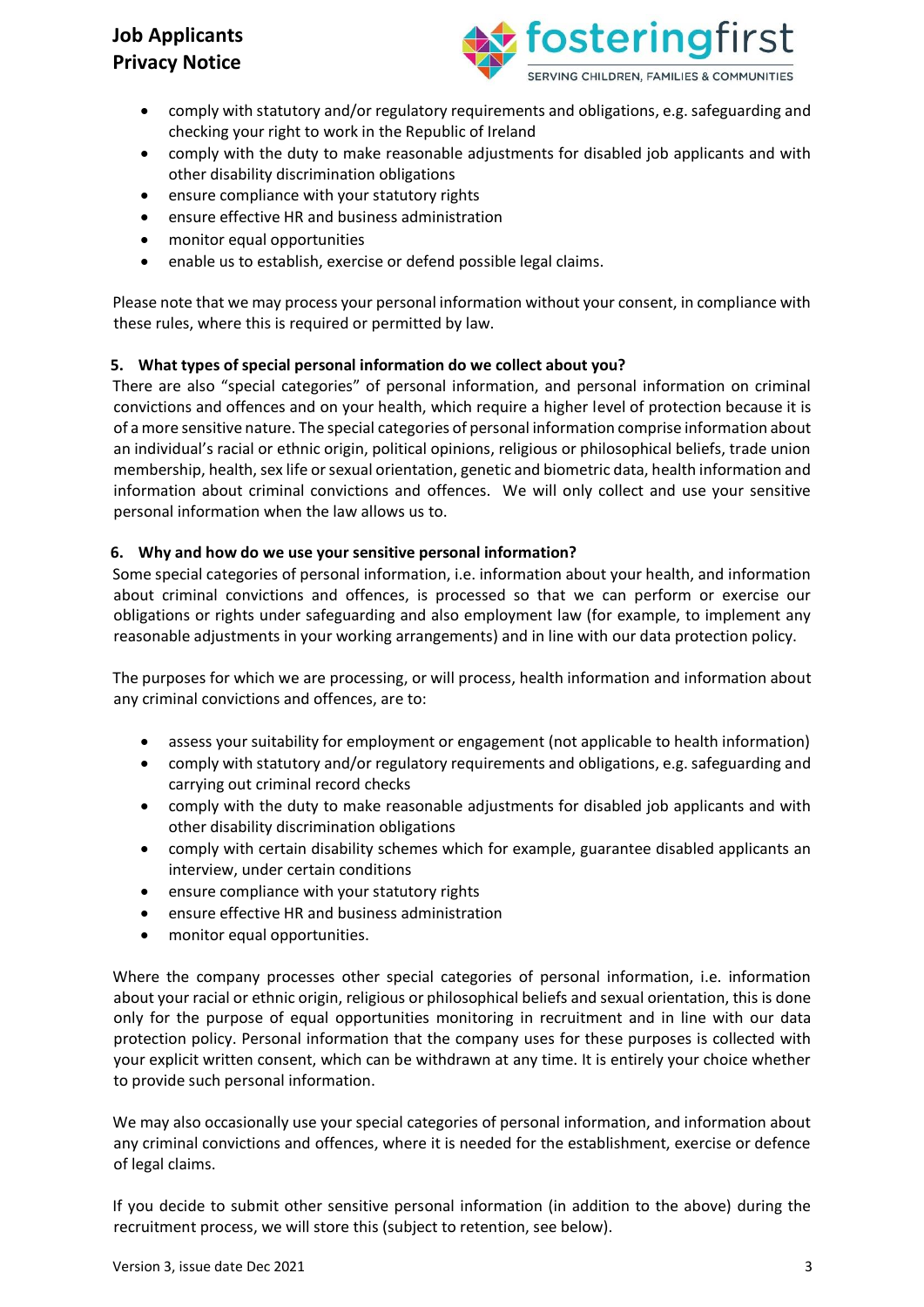

## **7. What if you fail to provide personal information and sensitive personal information?**

If you fail to provide certain personal information and sensitive personal information when requested, we may not be able to process your job application properly or at all, we may not be able to enter into a contract with you, or we may be prevented from complying with our legal obligations. You may also be unable to exercise your statutory rights.

*From now on in this privacy notice, "your information" includes both your personal information and your sensitive personal information (unless stated otherwise).*

### **8. Change of purpose**

We will only use your information for the purposes for which we collected it, i.e. for the recruitment exercise for which you have applied.

#### **9. Who has access to your personal information?**

Your personal information may be shared internally within the Company, including with members of the HR department, hiring manager, interviewers, other managers involved in your recruitment and IT staff if access to your personal information is necessary for the performance of their roles.

The company will not share your personal information with third parties during the recruitment process (other than recruitment agencies and psychometric test providers, as applicable).

We may share your personal information with third parties (e.g. a regulator) where it is necessary to enter into a contract with you, or where we need to comply with a legal obligation, or where it is necessary for our legitimate interests (or those of a third party).

#### **10. Who has access to your sensitive personal information?**

Your sensitive personal information is kept separate from your application so that any recruitment decision is made without reference to your sensitive personal information.

Your sensitive personal information will not be shared with anyone during or after the recruitment process, other than individuals tasked with collating KPI's for the purposes of ensuring compliance with equality law.

### **11. How does the company protect your information?**

The company has put in place measures to protect the security of your information. It has internal policies, procedures and controls in place to try and prevent your information from being accidentally lost or destroyed, altered, disclosed or used or accessed in an unauthorised way. In addition, we limit access to your information to those employees, workers, agents, contractors and other third parties who have a business need to know in order to perform their job duties and responsibilities. You can obtain further information about these measures from our data protection officer.

Where your information is shared with third-party service providers, we require all third parties to take appropriate technical and organisational security measures to protect your information and to treat it subject to a duty of confidentiality and in accordance with data protection law. We only allow them to process your information for specified purposes and in accordance with our written instructions and we do not allow them to use your information for their own purposes.

The company also has in place procedures to deal with a suspected data security breach and we will notify the Data Protection Commissioner (or any other applicable supervisory authority or regulator) and you of a suspected breach where we are legally required to do so.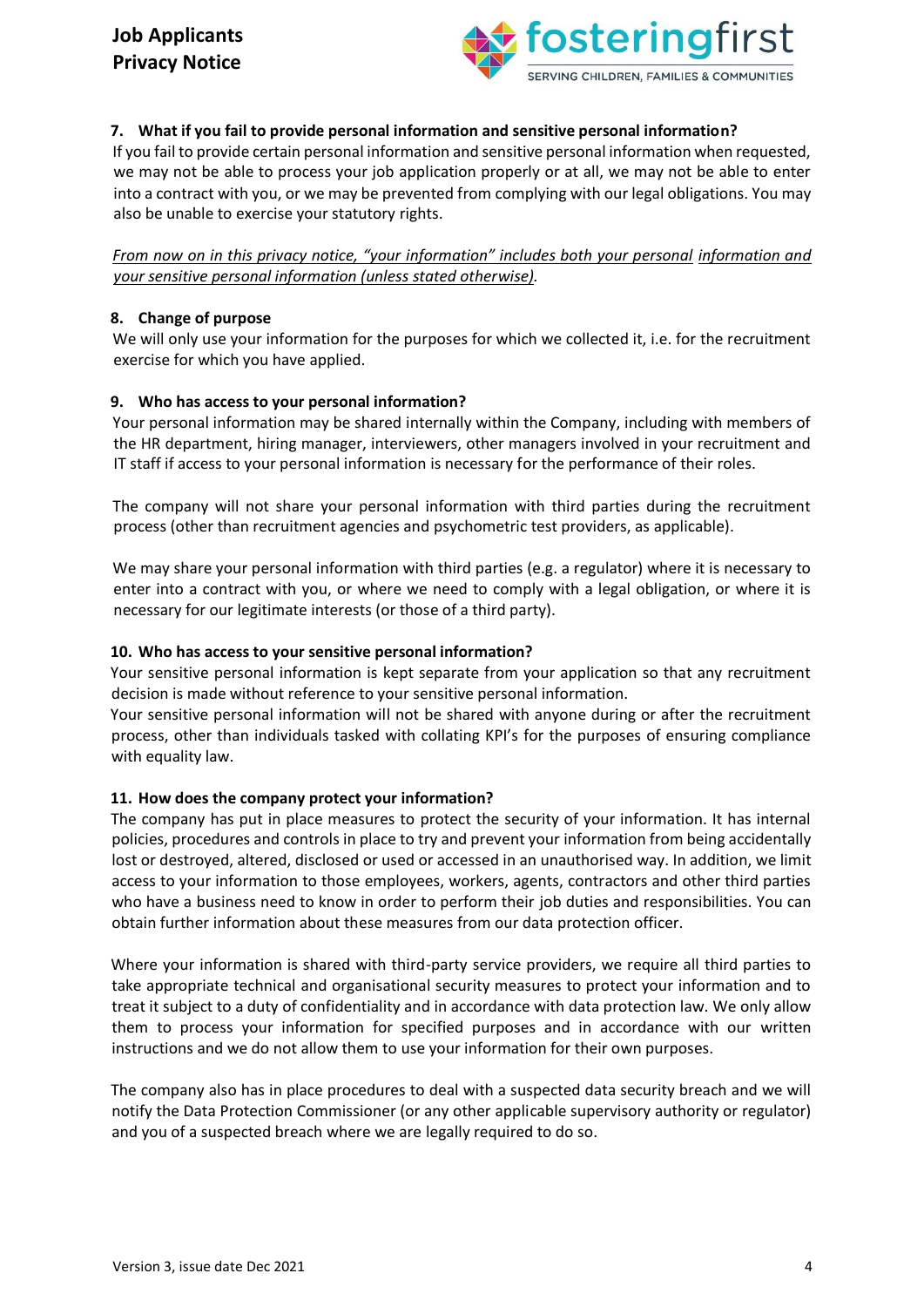

## **12. For how long does the company keep your information?**

The company will only retain your information for as long as is necessary to fulfil the purposes for which it was collected and processed and to protect the company's legitimate interests including the of some types of information for the establishment, exercise or defence of legal claims.

If your application for employment or engagement is unsuccessful, the company will generally hold your information for twelve months after the end of the relevant recruitment exercise but this is subject to: (a) any minimum statutory or other legal, tax, health and safety, reporting or accounting requirements for particular data or records, and (b) the retention of some types of your information for the establishment, exercise or defence of legal claims.

Your information which is no longer to be retained will be securely and effectively destroyed or permanently erased from our IT systems and we will also require third parties to destroy or erase such information where applicable.

In some circumstances we may anonymise your information so that it no longer permits your identification. In this case, we may retain such information for a longer period. Anonymised data is no longer personal data and hence, GDPR does not apply to it.

#### **13. Your rights in connection with your information**

It is important that the information we hold about you is accurate and up to date. Please keep us informed if your information changes, e.g. you change your home address, during your working relationship with the company so that our records can be updated. The company cannot be held responsible for any errors in your information in this regard unless you have notified the company of the relevant change.

As a data subject, you have a number of statutory rights. Subject to certain conditions, and in certain circumstances, you have the right to:

- request access to your information this is usually known as making a data subject access request and it enables you to receive a copy of the information we hold about you and to check that we are lawfully processing it
- request rectification of your information this enables you to have any inaccurate or incomplete information we hold about you corrected
- request the erasure of your information this enables you to ask us to delete or remove your information where there is no compelling reason for its continued processing, e.g. it is no longer necessary in relation to the purpose for which it was originally collected.
- restrict the processing of your information this enables you to ask us to suspend the processing of your information, e.g. if you contest its accuracy and so want us to verify its accuracy.
- object to the processing of your information this enables you to ask us to stop processing your information where we are relying on the legitimate interests of the business as our legal basis for processing and there is something relating to your particular situation which makes you decide to object to processing on this ground
- data portability this gives you the right to request the transfer of your information to another party so that you can reuse it across different services for your own purposes.

If you wish to exercise any of these rights, please contact us by email at [contactus@ffi.ie.](mailto:contactus@ffi.ie) We may need to request specific information from you in order to verify your identity and check your right to access the information or to exercise any of your other rights. This is a security measure to ensure that your information is not disclosed to any person who has no right to receive it.

Please note that some of these rights are not absolute (i.e. they depend on the circumstances). We will let you know which of these rights do not apply at the time you make a request to exercise them.